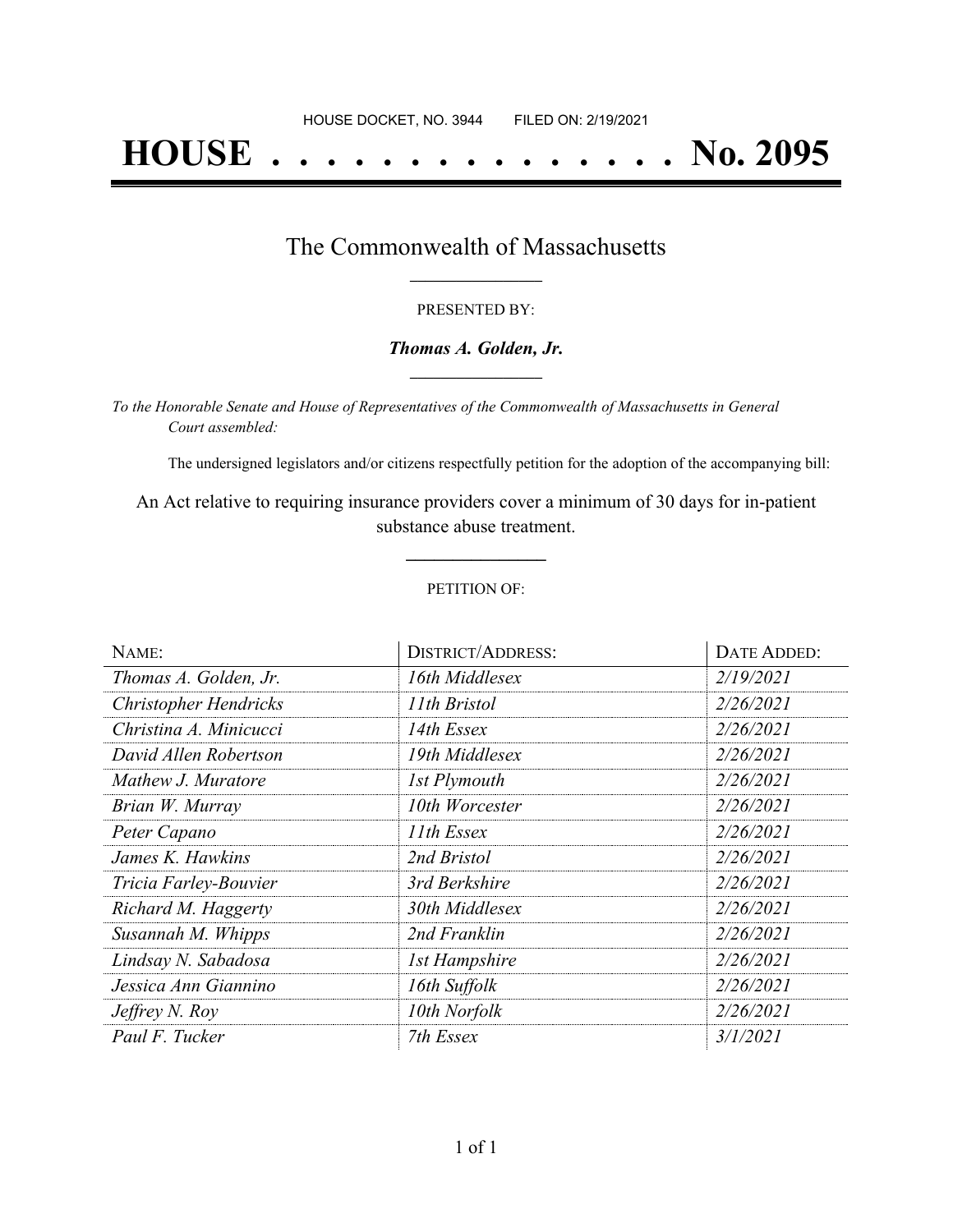## **HOUSE . . . . . . . . . . . . . . . No. 2095**

By Mr. Golden of Lowell, a petition (accompanied by bill, House, No. 2095) of Thomas A. Golden, Jr., and others that insurance providers cover a minimum of 30 days for in-patient substance abuse treatment. Mental Health, Substance Use and Recovery.

### [SIMILAR MATTER FILED IN PREVIOUS SESSION SEE HOUSE, NO. *1715* OF 2019-2020.]

## The Commonwealth of Massachusetts

**In the One Hundred and Ninety-Second General Court (2021-2022) \_\_\_\_\_\_\_\_\_\_\_\_\_\_\_**

**\_\_\_\_\_\_\_\_\_\_\_\_\_\_\_**

An Act relative to requiring insurance providers cover a minimum of 30 days for in-patient substance abuse treatment.

Be it enacted by the Senate and House of Representatives in General Court assembled, and by the authority *of the same, as follows:*

| $\mathbf{1}$   | SECTION 1. Section 9 of chapter 258 of the acts of 2014 is hereby amended by striking       |
|----------------|---------------------------------------------------------------------------------------------|
| $\overline{2}$ | out, in line 34, the figure "14" and inserting in place thereof the following figure: - 30. |
| 3              | SECTION 2. Section 19 of said chapter 258 is hereby amended by striking out, in line 24,    |
| 4              | the figure "14" and inserting in place thereof the following figure:- 30.                   |
| 5              | SECTION 3. Section 21 of said chapter 258 is hereby amended by striking out, in line 35,    |
| 6              | the figure "14" and inserting in place thereof the following figure:- 30.                   |
| 7              | SECTION 4. Section 23 of said chapter 258 is hereby amended by striking out, in line 35,    |
| 8              | the figure "14" and inserting in place thereof the following figure: - 30.                  |